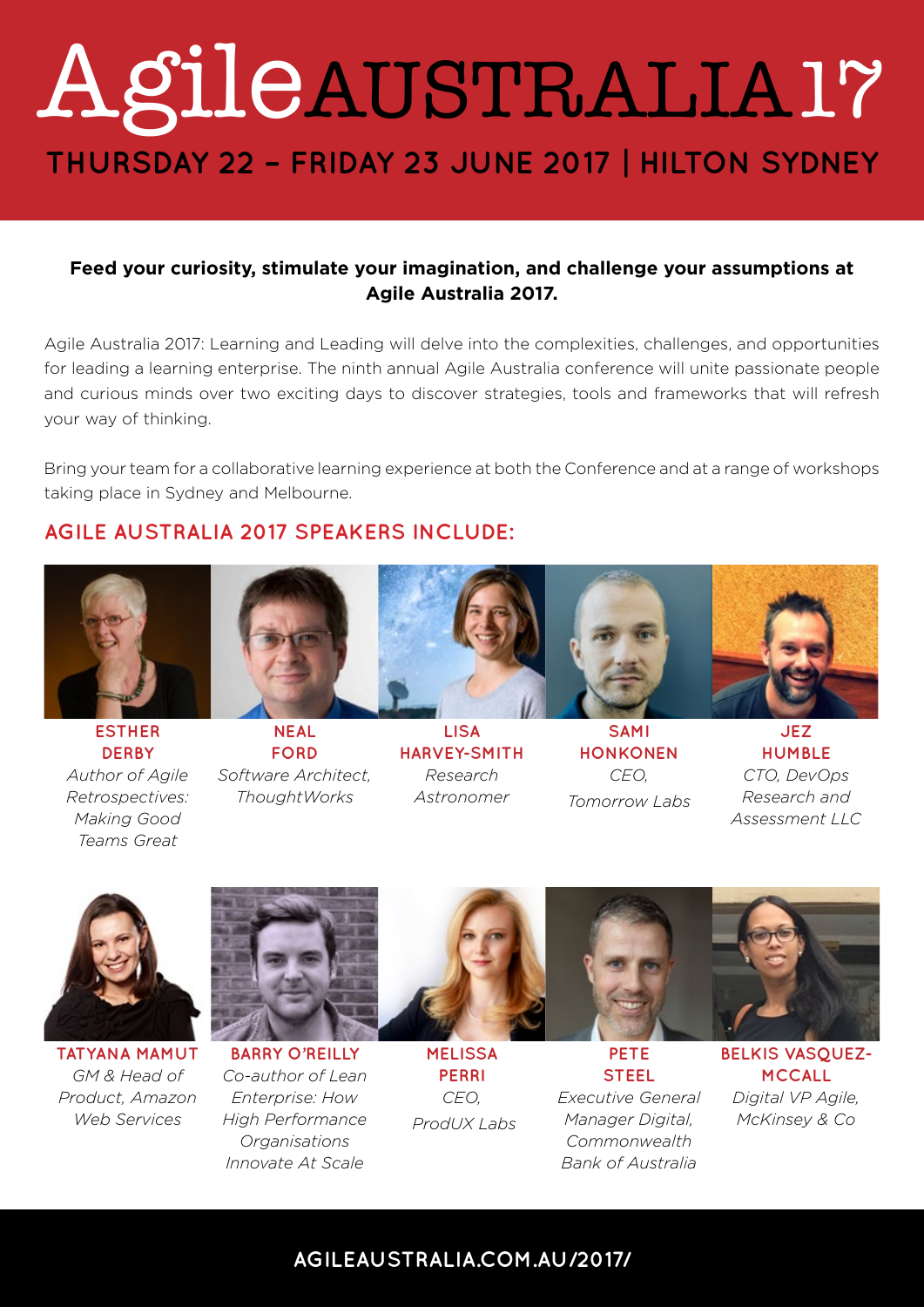# [AgileAUSTRALIA17](http://agileaustralia.com.au/2017/workshops/) **– WORKSHOPS –**

### **SYDNEY:** WEDNESDAY 21 JUNE 2017 | **MELBOURNE:** MONDAY 26 JUNE 2017

Your team can select from a range of full-day workshops. You may like to send your team to one workshop for a collaborative co-learning experience, or team members can select their preferred workshops to maximise collective learning across the day!

#### **FULL DAY WORKSHOPS (9:00AM-5:00PM)**



**1. Coaching Teams 2. Building**  with *Esther Derby*



**a responsive culture** with *Sami Honkonen*



**3. Continuous Delivery**  with *Jez Humble*



**4. Lean Design Thinking**(S) with *Tatyana Mamut*



**5. Lean enterprise: creating high performance organisations** with *Barry O'Reilly*



**6. Product Management Bootcamp for Agile teams** with *Melissa Perri*



**Architecture** with *Neal Ford*



**8. Experiencing SAFe**(S) with *Mark Richards*



**9. The Bento Box Challenge**(S)

with *Dave Bales, Alidad Hamidi and Shane Murarenko.*

For full workshop descriptions, please visit the website: [agileaustralia.](http://agileaustralia.com.au/2017/workshops/)

[com.au/2017/](http://agileaustralia.com.au/2017/workshops/) [workshops/](http://agileaustralia.com.au/2017/workshops/).

*(S): Workshop runs only in Sydney*

## **RATES**

#### **AGILE AUSTRALIA 2017 CONFERENCE**

Standard: \$1100 10% discount for groups of 5 or more: \$990

#### **WORKSHOPS**

Standard: \$800 10% discount for groups of 5 or more: \$720

*All prices are inclusive of GST and are in Australian Dollars. For full terms and conditions please visit [agileaustralia.com.au/2017/](http://agileaustralia.com.au/2017/).*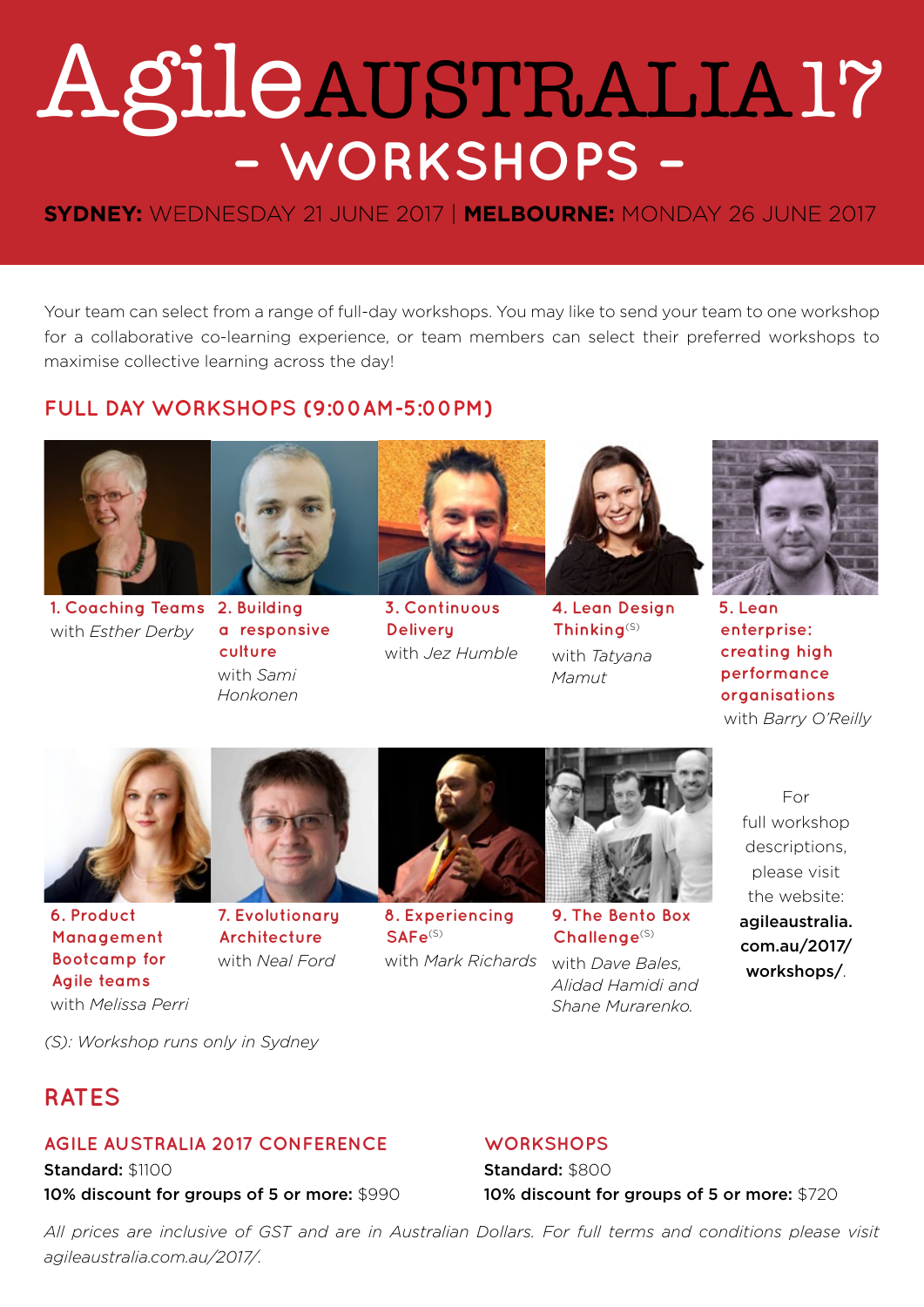Please complete this form and return to SlatteryIT: [conference@agileaustralia.com.au](mailto:conference%40agileaustralia.com.au?subject=) or Level 4, 103 Lonsdale Street, Melbourne VIC 3000.

## **INVOICE TO:**

. . .

| <b>CREDIT CARD DETAILS:</b>                                                                                                                                                                                                          |                        |             |                                                                                                                                                                                                                                |  |                        |  |  |  |  |  |  |  |
|--------------------------------------------------------------------------------------------------------------------------------------------------------------------------------------------------------------------------------------|------------------------|-------------|--------------------------------------------------------------------------------------------------------------------------------------------------------------------------------------------------------------------------------|--|------------------------|--|--|--|--|--|--|--|
| Credit Card Number <b>Contract of the Contract Office Contract of the Contract Office Contract Office Contract Office Contract Office Contract Office Contract Office Contract Office Contract Office Contract Office Contract O</b> |                        |             |                                                                                                                                                                                                                                |  |                        |  |  |  |  |  |  |  |
| NasterCard Visa Diners LAmex                                                                                                                                                                                                         |                        |             |                                                                                                                                                                                                                                |  |                        |  |  |  |  |  |  |  |
|                                                                                                                                                                                                                                      |                        |             | Cardholder's Name experience and the state of the state of the state of the state of the state of the state of the state of the state of the state of the state of the state of the state of the state of the state of the sta |  |                        |  |  |  |  |  |  |  |
|                                                                                                                                                                                                                                      |                        |             |                                                                                                                                                                                                                                |  |                        |  |  |  |  |  |  |  |
|                                                                                                                                                                                                                                      |                        |             |                                                                                                                                                                                                                                |  |                        |  |  |  |  |  |  |  |
| <b>TITLE SPONSOR</b>                                                                                                                                                                                                                 |                        |             |                                                                                                                                                                                                                                |  |                        |  |  |  |  |  |  |  |
|                                                                                                                                                                                                                                      |                        |             |                                                                                                                                                                                                                                |  |                        |  |  |  |  |  |  |  |
| <b>Thought</b> Works <sup>®</sup>                                                                                                                                                                                                    |                        |             |                                                                                                                                                                                                                                |  |                        |  |  |  |  |  |  |  |
|                                                                                                                                                                                                                                      |                        |             |                                                                                                                                                                                                                                |  |                        |  |  |  |  |  |  |  |
| <b>PLATINUM SPONSORS</b>                                                                                                                                                                                                             |                        |             |                                                                                                                                                                                                                                |  |                        |  |  |  |  |  |  |  |
|                                                                                                                                                                                                                                      |                        |             |                                                                                                                                                                                                                                |  |                        |  |  |  |  |  |  |  |
|                                                                                                                                                                                                                                      | accenture              |             | CONT                                                                                                                                                                                                                           |  | <b>Hewlett Packard</b> |  |  |  |  |  |  |  |
| Enterprise<br><b>SCALED AGILE</b><br><b>CommonwealthBank</b>                                                                                                                                                                         |                        |             |                                                                                                                                                                                                                                |  |                        |  |  |  |  |  |  |  |
|                                                                                                                                                                                                                                      |                        |             |                                                                                                                                                                                                                                |  |                        |  |  |  |  |  |  |  |
|                                                                                                                                                                                                                                      |                        |             | <b>GOLD SPONSORS</b>                                                                                                                                                                                                           |  |                        |  |  |  |  |  |  |  |
|                                                                                                                                                                                                                                      |                        |             |                                                                                                                                                                                                                                |  |                        |  |  |  |  |  |  |  |
| <b>AgileCraft</b>                                                                                                                                                                                                                    |                        |             | <b>XAtlassian</b>                                                                                                                                                                                                              |  | <b>o</b> belabor8      |  |  |  |  |  |  |  |
|                                                                                                                                                                                                                                      |                        |             |                                                                                                                                                                                                                                |  |                        |  |  |  |  |  |  |  |
|                                                                                                                                                                                                                                      | <b>SILVER SPONSORS</b> |             |                                                                                                                                                                                                                                |  | <b>BRONZE SPONSOR</b>  |  |  |  |  |  |  |  |
|                                                                                                                                                                                                                                      | Scrum.org              | <b>SOFT</b> | <b>TRICENTIS</b>                                                                                                                                                                                                               |  | DIUS脚                  |  |  |  |  |  |  |  |
|                                                                                                                                                                                                                                      |                        |             |                                                                                                                                                                                                                                |  |                        |  |  |  |  |  |  |  |

 $\equiv$   $\pm$